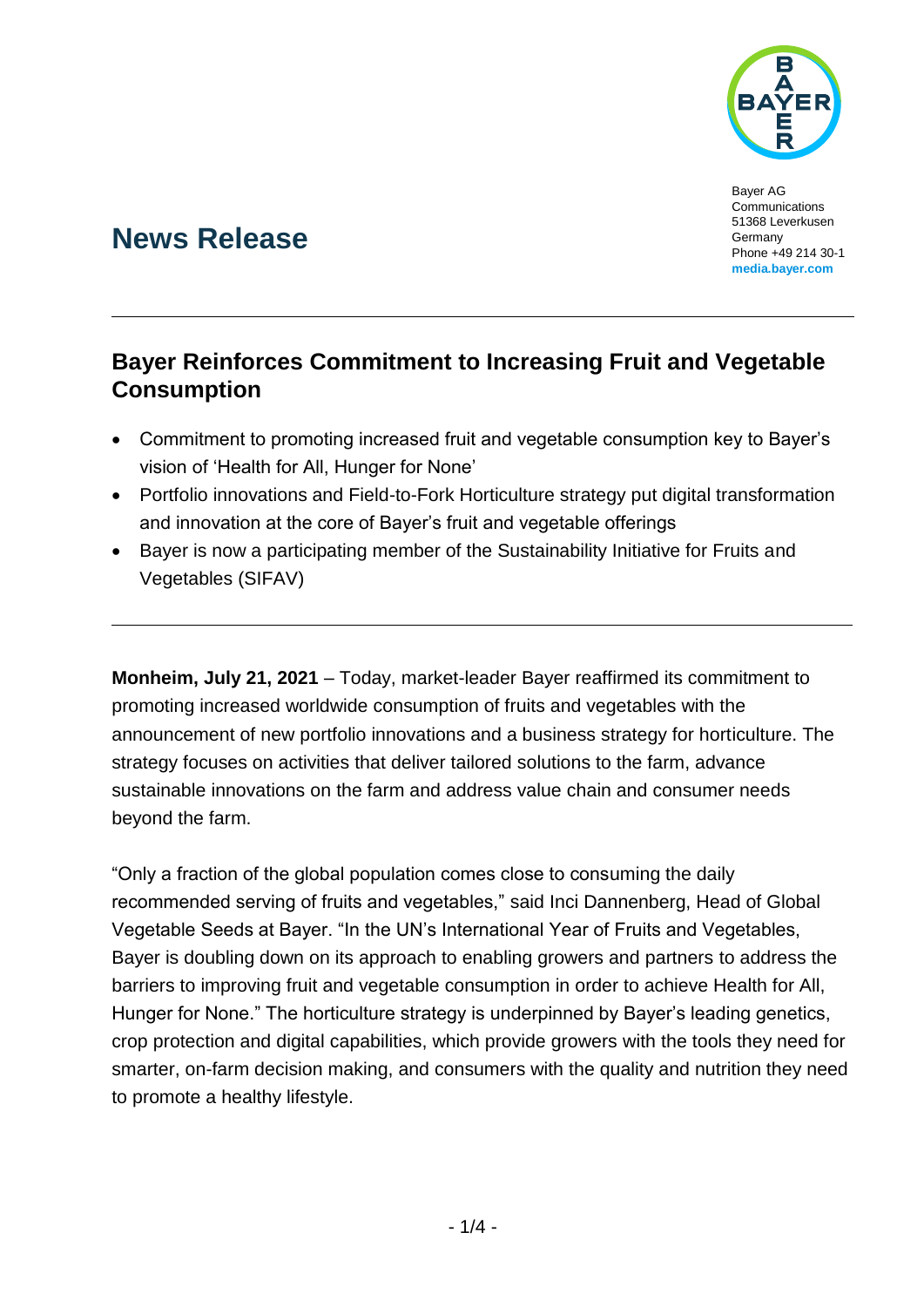#### **Delivering high-quality seeds and solutions to the farm**

With the largest investment in research and development in the industry, Bayer is working to realize a core part of their 'to the farm' strategy – to provide improved innovation in genetics, crop protection and digital. "Through innovative, tailored solutions we are helping fruit and vegetable growers around the globe to produce marketable yields that meet the safety, quality and nutrition standards their customers expect," said Kamel Beliazi, Crop Strategy Lead of Fruits and Vegetables at Bayer. "This is a core part of our business strategy in Horticulture."

The result of this R&D investment is seen in Bayer's recent portfolio innovations around the world. [Vynyty Citrus](https://media.bayer.com/baynews/baynews.nsf/id/Bayer-launch-Vanity-Citrus-newest-biological-product-control-citrus-pests-during-virtual-symposium)<sup>®</sup> is an innovative device – a container with an active liquid inside – that does not generate resistance or residues in harvests or in the environment. It is the first such biological product on the market that is formulated with pheromones and natural pyrethrum to control pests in citrus fruits. The product is currently being used in Spain and will soon be available to growers of citrus and other crops in other Mediterranean countries.

Within Vegetable Seeds, Bayer is continuing to invest in ensuring its pipeline reflects not just the changing needs of growers and the value chain but of diverse consumers. The company is leveraging predicative consumer liking models and sensory insights from around the world at every stage of its pipeline development to deliver ground-breaking flavor while maintaining critical agronomic traits that are essential to a healthy harvest.

#### **Advancing sustainable innovations on the farm**

Every horticulture innovation is developed with two goals in mind – helping growers sustain their business and sustain the planet. This is especially important when it comes to smallholder farmers who are responsible for feeding more than half of the population in low and middle-income countries. As part of Bayer's commitment to reaching 100 million smallholder farmers by 2030, the company is partnering with organizations to provide the tools, training and resources smallholder farmers need to help minimize risk and grow their businesses sustainably.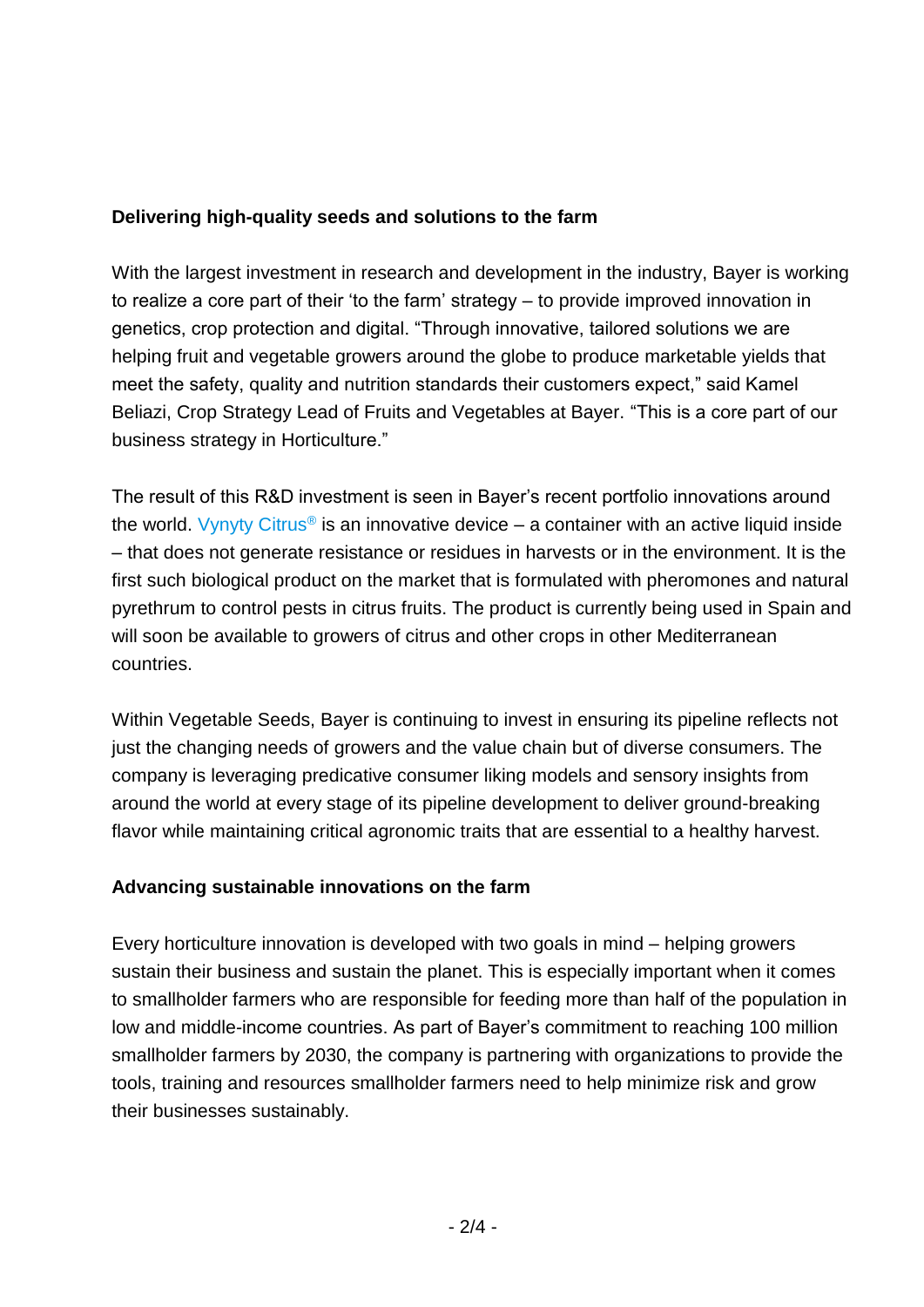With [data-driven innovations](https://www.cropscience.bayer.com/innovations/data-science) at the forefront of this effort, Bayer is partnering with Rabobank to develop digital solutions for smallholder farmers in Southeast Asia. Smallholder farmers need access to digital farming tools more than anyone else to help unlock their farming potential. The company recently announced the signing of an agreement with Rabobank, including a plan for two pilots to be conducted in Vietnam and the Philippines over the coming months. This new partnership represents another step toward achieving food security for a growing population.

Through its [Bridging the Seed Gap](https://www.fairplanet.ngo/solution) initiative, Fair Planet and Bayer are also providing training to help smallholders in Africa best grow hybrid vegetable seeds adapted for their local growing conditions. This combined with sustainable practices reduce inputs and costs for smallholders and save time while improving yield quality and increasing income.

### **Collaborating to address needs beyond the farm**

Beyond the farm, consumers place great importance on safe, healthy and sustainably produced food. In order to respond to these needs, Bayer is working from field to fork to promote market access for growers around the world by connecting them with food value chain partners and helping them adapt to meet changing consumer tastes.

Most recently, the company announced its membership in the [Sustainability Initiative for](https://www.idhsustainabletrade.com/initiative/sifav2025/)  [Fruits and Vegetables](https://www.idhsustainabletrade.com/initiative/sifav2025/) (SIFAV), alongside other produce industry leaders. SIFAV is a cross-industry platform dedicated to scaling up collaboration and reducing the environmental footprint of fresh food. Through a collaborative, action-oriented approach, and clearly defined sustainability targets, Bayer and SIFAV are focused on finding new solutions to help reduce the carbon footprint on priority crops, reduce food loss and waste, and reduce of water use, among other focus areas.

These announcements were made as Bayer prepares to host the event, 'It's Crunch [Time: Solving the world's nutritional crisis through increased produce consumption',](https://www.cropscience.bayer.com/who-we-are/events/a/solving-the-worlds-nutritional-crisis-through-produce-consumption) part of the company's [Future of Farming Dialogue virtual event series.](https://www.cropscience.bayer.com/who-we-are/events/future-farming-dialogue) The event takes place today at 8:30 CST and will feature Inci Dannenberg, Head of Global Vegetable Seeds at Bayer, joined by leaders from across the produce value chain, including Barbara Bray MBE, Alo Solutions, Shoshan Haran, CEO of Fair Planet, and Paul Mastronardi, President and Chief Executive Officer of Mastronardi Produce Limited.